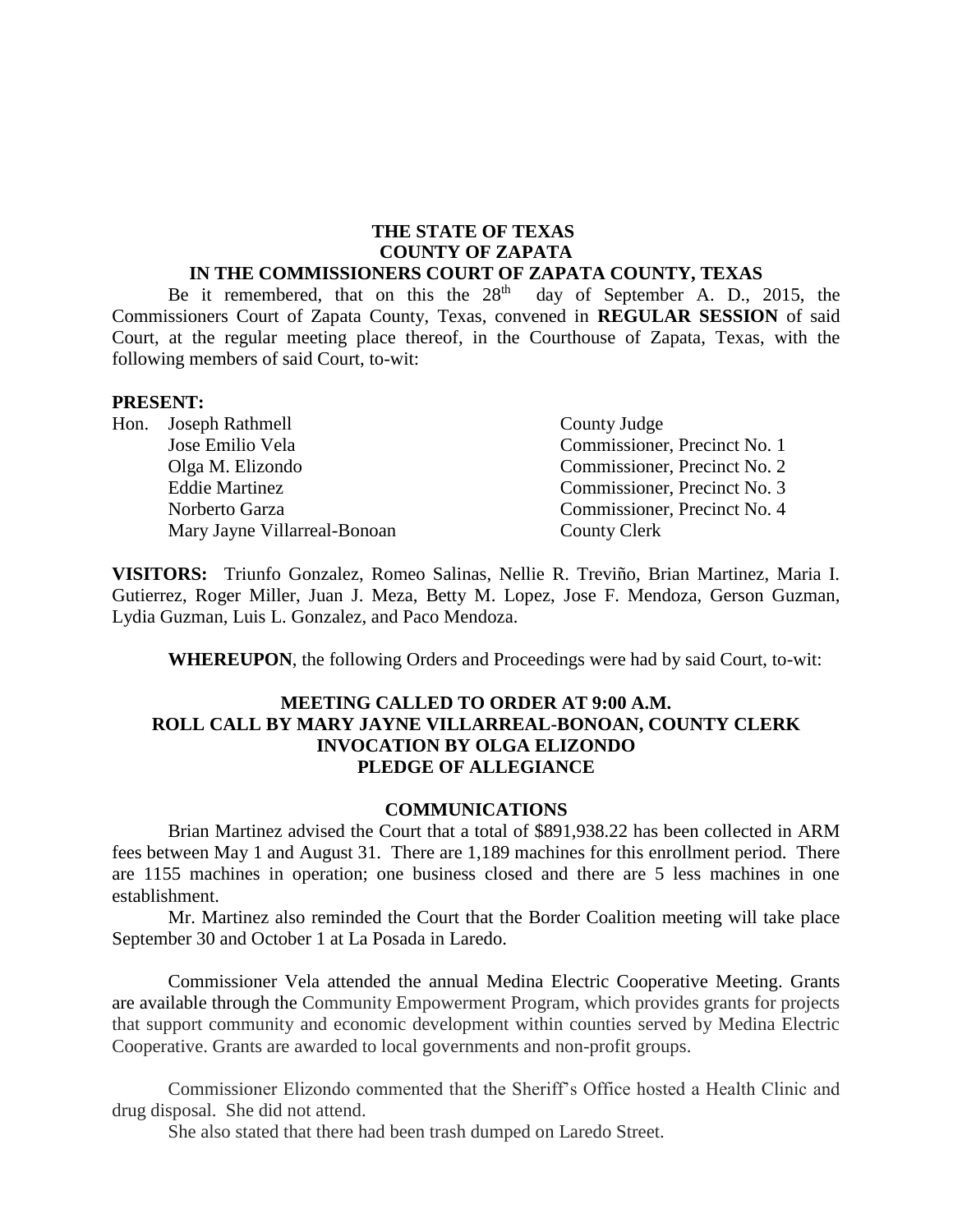Commissioner Martinez advised the Court that 2 posts and some sprinklers had been knocked down at the park.

#### **ORDER APPROVING INVOICES**

Motion was made by Commissioner Martinez, seconded by Commissioner Garza, to approve invoices as presented by Triunfo Gonzalez.

The above motion, being put to a vote, was approved by the affirmative vote of all members of the Court.

#### **ORDER APPROVING CHECKS ISSUED**

Motion was made by Commissioner Garza, seconded by Commissioner Elizondo, to approve checks issued as requested by Hon. Romeo Salinas, County Treasurer. Commissioner Vela asked about an item on pg. 19 referring to a check payable to DHS. The amount is for the 6% which is charged on a monthly basis.

The above motion, being put to a vote, was approved by the affirmative vote of all members of the Court.

## **ORDER APPROVING INCREASE TO NUTRITION CENTER SLOT #7, FROM 60 HOURS TO 80 HOURS BI-WEEKLY**

Motion was made by Commissioner Martinez, seconded by Commissioner Elizondo, to approve an increase to the Nutrition Center slot #7 from 60 hours to 80 hours bi-weekly, for an annual total of \$5,284.66, as requested by Hon. Joseph Rathmell, County Judge.

The above motion, being put to a vote, was approved by the affirmative vote of Commissioner Martinez, Elizondo and Judge Rathmell, Commissioner Vela and Garza voted against. Motion carried.

## **ORDER APPROVING INCREASE TO NUTRITION CENTER SLOT #1, FROM 60 HOURS TO 80 HOURS BI-WEEKLY**

Motion was made by Commissioner Martinez, seconded by Commissioner Elizondo, to approve an increase to the Nutrition Center slot #1 from 60 hours to 80 hours bi-weekly, for an annual total of \$5,858.71, as requested by Hon. Joseph Rathmell, County Judge.

The above motion, being put to a vote, was approved by the affirmative vote of Commissioner Martinez, Elizondo and Judge Rathmell, Commissioner Vela and Garza voted against. Motion carried.

## **ORDER APPROVING RENTAL OFFICE SPACE TO TEXAS WORKFORCE SOLUTION AT ZAPATA COUNTY COMMUNITY CENTER**

Motion was made by Commissioner Vela, seconded by Commissioner Garza, to approve a rental office space to Texas Workforce Solutions at the Zapata County Community Center, free of charge, as requested by Hon. Joseph Rathmell, County Judge.

The above motion, being put to a vote, was approved by the affirmative vote of all members of the Court.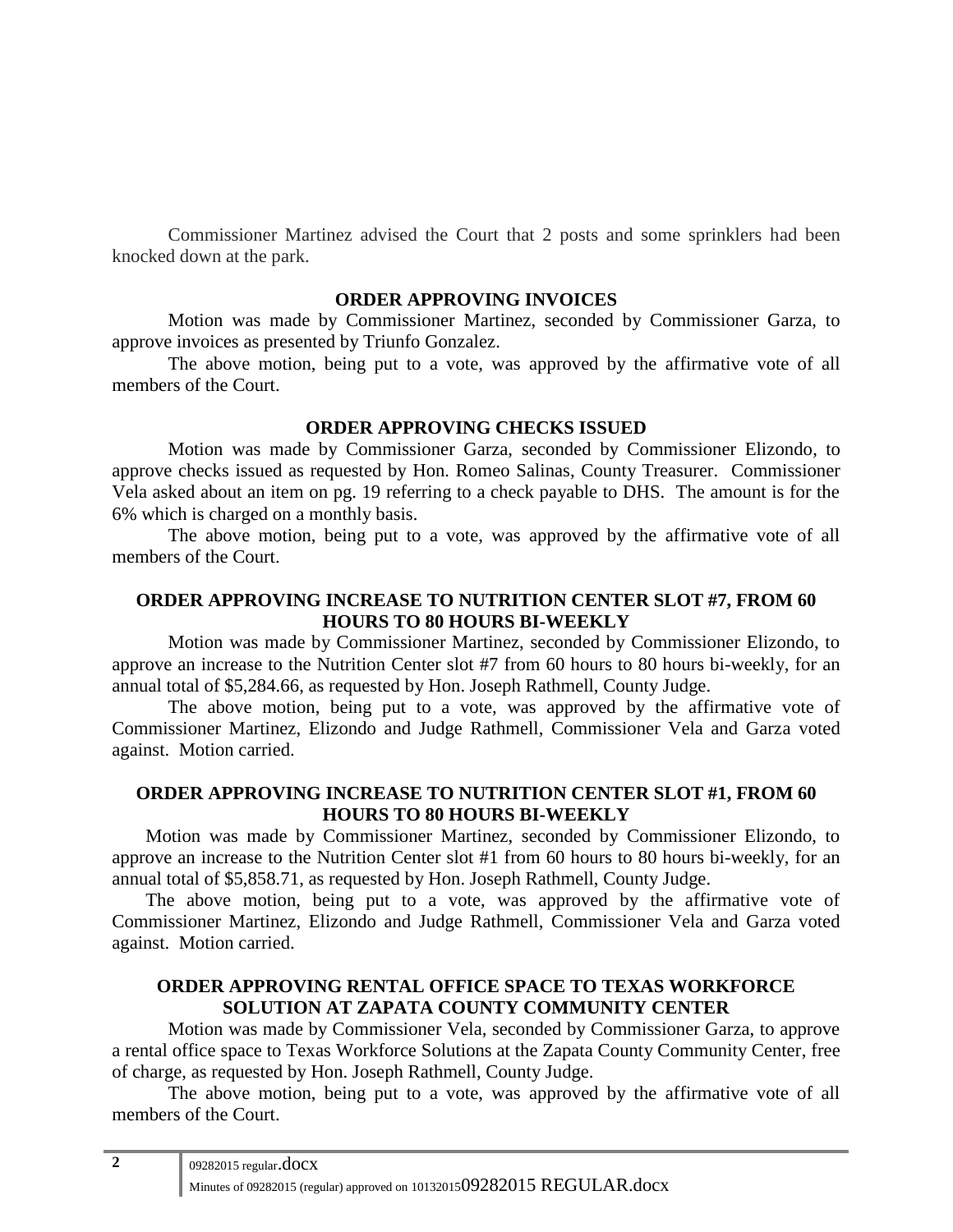## **NO ACTION TAKEN ON REQUEST BY COMMISSIONER ELIZONDO REGARDING PAYMENT OF INVOICE FOR WORK DONE AT SAN YGNACIO BIRD SANCTUARY**

No action taken on request by Commissioner Elizondo regarding the payment of invoice for work done at the San Ygnacio. Bird Sanctuary as requested by Hon. Olga Elizondo, Commissioner Pct. 2.

# **ORDER APPROING REQUEST TO CONSOLIDATE ALL ELECTION DAY POLLING PLACES FOR CONSTITUTIONAL AMENDMENT ELECTION TO BE HELD NOVEMBER 3, 2015 TO ONE POLLING PLACE LOCATED AT ZAPATA COUNTY COURTHOUSE**

Motion was made by Commissioner Martinez, seconded by Commissioner Garza, to approve to consolidate all Election Day polling places for Constitutional Amendment Election to be held November 3, 2015 to one polling place located at the Zapata County Courthouse 200 E. 7<sup>th</sup> Ave. Building "B" Zapata, Texas as requested by Hon. Mary Jayne Villarreal-Bonoan, County Clerk.

The above motion, being put to a vote, was approved by the affirmative vote of all members of the Court.

# **ORDER APPROVING ADDITIONAL FUNDING FOR ZAPATA COUNTY CHAMBER OF COMMERCE FROM HOTEL MOTEL TAX FUND IN AN AMOUNT OF \$10,000 FROM FY 2014-2015 BUDGET FOR 2016 BASS CHAMPS FISHING TOURNAMENTS**

Motion was made by Commissioner Vela, seconded by Commissioner Garza, to approve additional funding for the Zapata County Chamber of Commerce from the Hotel Motel Tax Fund in the amount of \$10,000.00 (TEN THOUSAND DOLLARS AND ZERO CENTS) from FY Budget 2014-2015 for the 2016 Bass Champs fishing tournaments. Events are scheduled for Saturday, January 23, 2016 and Saturday, April 23, 2016 as requested by Paco Mendoza, President & CEO Zapata County Chamber of Commerce.

The above motion, being put to a vote, was approved by the affirmative vote of all members of the Court.

## **ORDER APPROVING \$12,000 FROM HOTEL MOTEL TAX FUND TO ZAPATA COUNTY MUSEUM OF HISTORY TO HIRE A CUSTODIAN AT 4 HOURS PER DAY PENDING REVIEW BY COUNTY ATTORNEY**

Motion was made by Commissioner Vela, seconded by Commissioner Martinez, to approve \$12,000.00 from the Hotel Motel Tax Fund to the Zapata County Museum of History to hire a custodian at 4 hrs. per day, pending review by County Attorney, as requested by Dr. Hildegardo E. Flores, ZC. Museum of History Director.

The above motion, being put to a vote, was approved by the affirmative vote of Commissioner Vela, Martinez, and Elizondo. Commissioner Garza, voted against, Motion carried.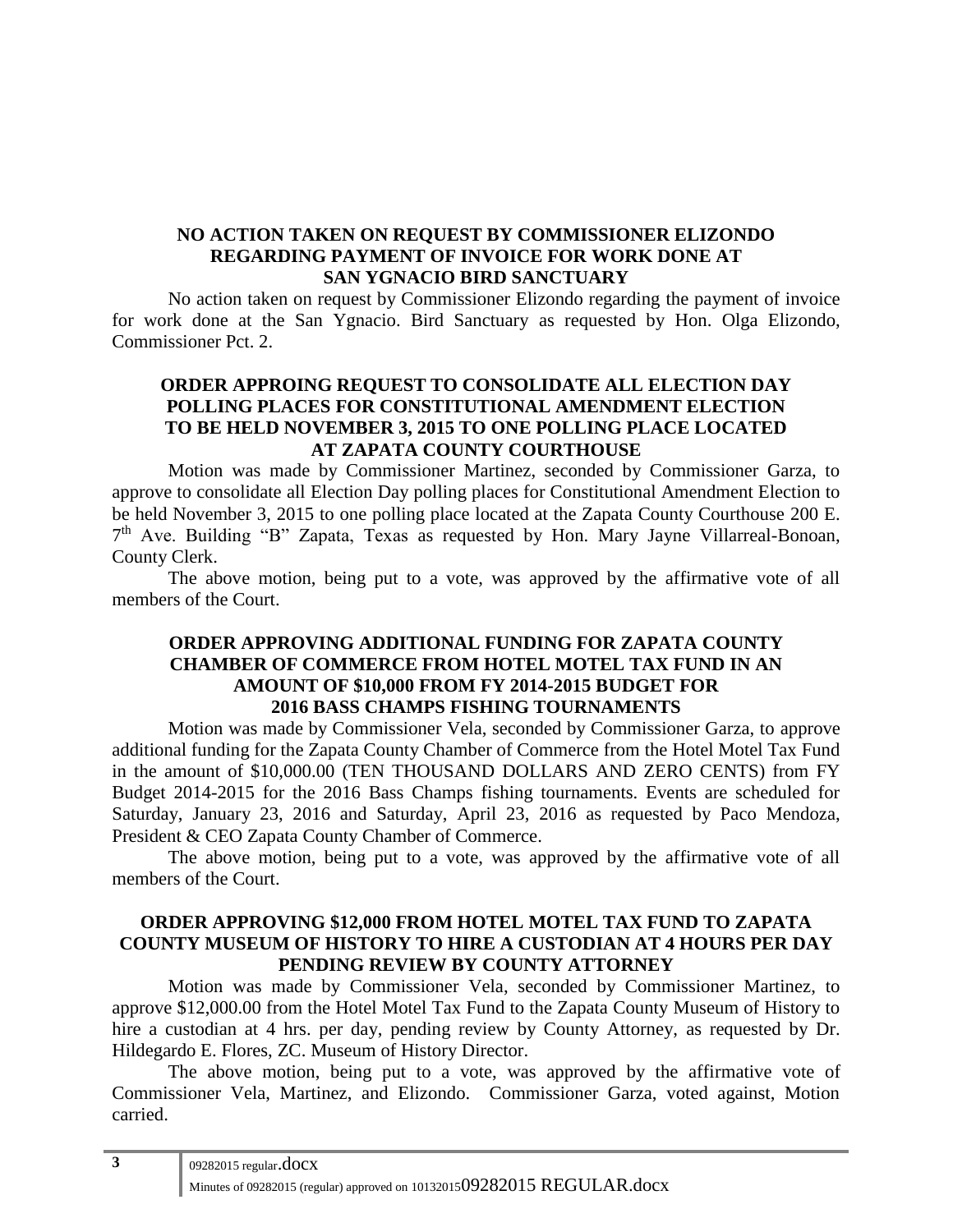## **ORDER APPROVING USE OF 12TH STREET CORNER AT HWY 16 FOR "CASA DE DIOS PARTE DEL CIELO" HALLELUJAH FESTIVAL**

Motion was made by Commissioner Garza, seconded by Commissioner Vela, to approve the use of the 12<sup>th</sup> Street corner at Hwy 16 for "CASA DE DIOS PARTE DEL CIELO" Hallelujah Festival on October 31, 2015 from 5:00 p.m. to 9:00 p.m., the county will provide street barricades, as requested by Gerson Guzman.

The above motion, being put to a vote, was approved by the affirmative vote of all members of the Court.

#### **ORDER APPROVING MEDIGAP INSURANCE OPTION FOR INTERESTED ZAPATA COUNTY EMPLOYEES**

Motion was made by Commissioner Martinez, seconded by Commissioner Garza, to approve the Medigap Insurance option for all interested Zapata County Employees for FY 2015- 2016 as requested by Gilberto Gonzalez, First Financial.

The above motion, being put to a vote, was approved by the affirmative vote of all members of the Court.

#### **THE FOLLOWING WERE DISCUSSED IN EXECUTIVE SESSION**

17. Personnel matters at the Zapata County Indigent Department as requested by Hon. Joseph Rathmell, County Judge.

18. To discuss damage to property at 132 North Jab as requested by Hon. Eddie Martinez, Commissioner Pct. 3.

## **ORDER APPROVING CONSENT ITEMS**

Motion was made by Commissioner Garza, seconded by Commissioner Martinez, to approve the following street lights

- 1. 5421 Cuellar Lane
- 2. 5419 South Siesta Lane
- 3. 305 Raven
- 4. 5414 South Siesta Lane
- 5. 5304 Rio Lane
- 6. 404 Water Street
- 7. 197 Olmos Street

as requested by Hon. Eddie Martinez, Commissioner Pct. 3.

The above motion, being put to a vote, was approved by the affirmative vote of all members of the Court.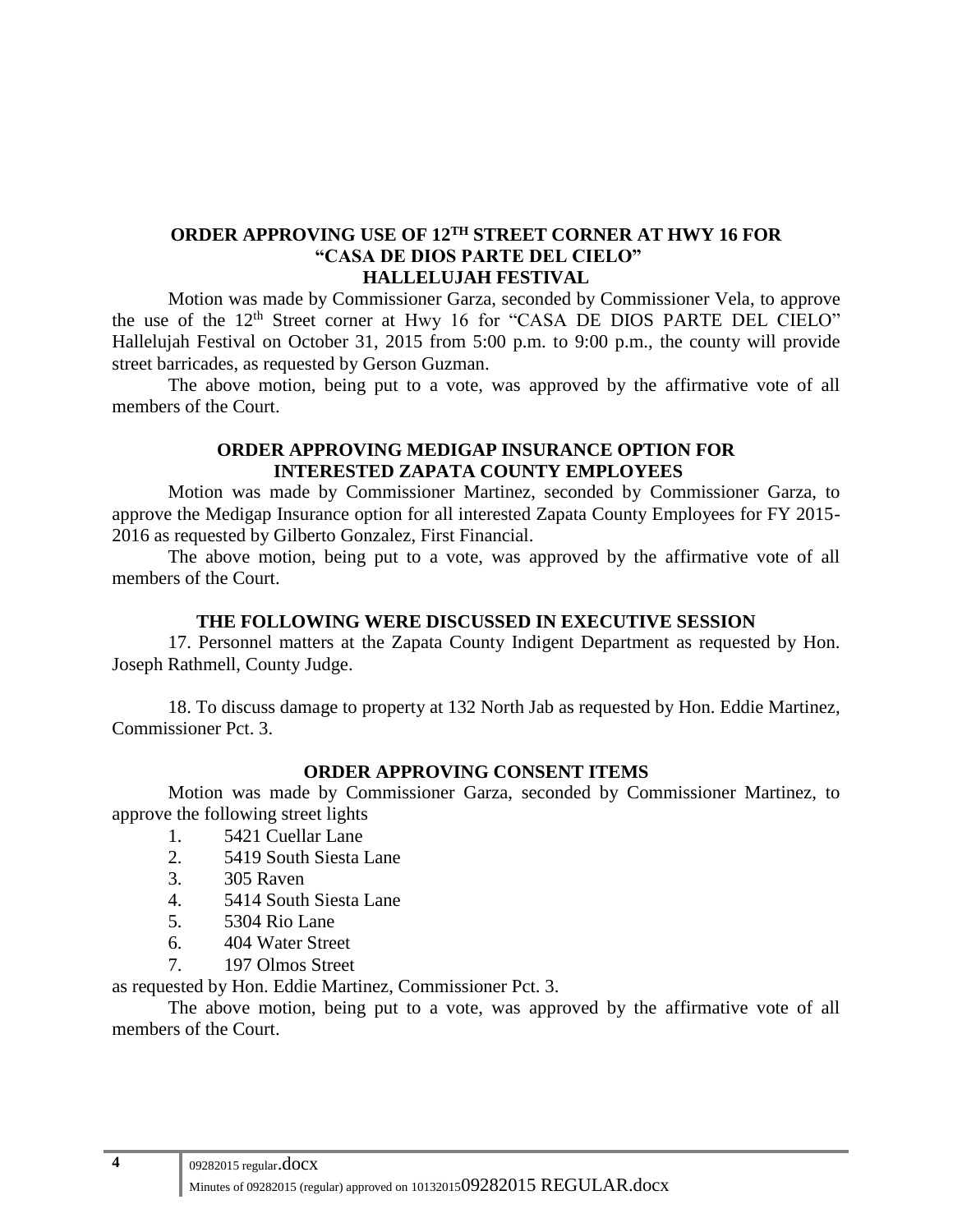Motion was made by Commissioner Garza, seconded by Commissioner Martinez, to approve the following street lights

- 1. 1902 Roma
- 2. between  $1^{st}$  &  $2^{nd}$  Ramireño
- 3. 410 Medina
- 4. 1605 Guerrero
- 5. 1808 Bravo Street
- 6. 709 Roma
- 7.  $1312 \, 4^{\text{th}}$  Street

as requested by Hon. Norberto Garza, Commissioner Pct. 4.

The above motion, being put to a vote, was approved by the affirmative vote of all members of the Court.

Motion was made by Commissioner Garza, seconded by Commissioner Martinez, to approve the following speed humps

1. 1010 Falcon Street

The above motion, being put to a vote, was approved by the affirmative vote of all members of the Court.

## **ORDER APPROVING LINEITEM TRANSFERS**

Motion was made by Commissioner Garza, seconded by Commissioner Martinez, to approve the following line-item transfer to meet budget requirements.

|             | <b>DEPARTMENT</b> | <b>LINE ITEM</b> | <b>FUND</b>             | <b>AMOUNT</b> |
|-------------|-------------------|------------------|-------------------------|---------------|
| <b>FROM</b> | NON-DEPARTMENT    | 10-409-756       | LAW BOOKS & PERIODICALS | \$4,200.00    |
| <b>TO</b>   | NON-DEPARTMENT    | 10-409-465       | CO. PROPERTY/REPAIRS    | \$4,200.00    |
| <b>FROM</b> | NON-DEPARTMENT    | 10-409-444       | <b>ELECTRICITY</b>      | \$4,000.00    |
| <b>TO</b>   | NON-DEPARTMENT    | 10-409-420       | <b>TELEPHONE</b>        | \$4,000.00    |
| <b>FROM</b> | NON-DEPARTMENT    | 10-409-444       | <b>ELECTRICITY</b>      | \$5,000.00    |
| <b>TO</b>   | NON-DEPARTMENT    | 10-409-445       | <b>WATER</b>            | \$5,000.00    |
| <b>FROM</b> | NON-DEPARTMENT    | 10-409-444       | <b>ELECTRICITY</b>      | \$500.00      |
| <b>TO</b>   | NON-DEPARTMENT    | 10-409-446       | <b>GARBAGE</b>          | \$500.00      |

as requested by Triunfo Gonzalez, County Auditor.

The above motion, being put to a vote, was approved by the affirmative vote of all members of the Court.

Motion was made by Commissioner Garza, seconded by Commissioner Martinez, to approve the following line-item transfer to meet departmental needs.

| <b>DEPARTMENT</b>   | <b>LINE ITEM</b> | <b>FUND</b>      | <b>AMOUNT</b> |
|---------------------|------------------|------------------|---------------|
| FROM COUNTY CLERK'S | 10-403-484       | <b>ELECTIONS</b> | \$1,330.96    |
| TO COUNTY CLERK'S   | 10-403-427       | <b>TRAVEL</b>    | \$1,330.96    |

as requested by Mary Jayne Villarreal-Bonoan, County Clerk.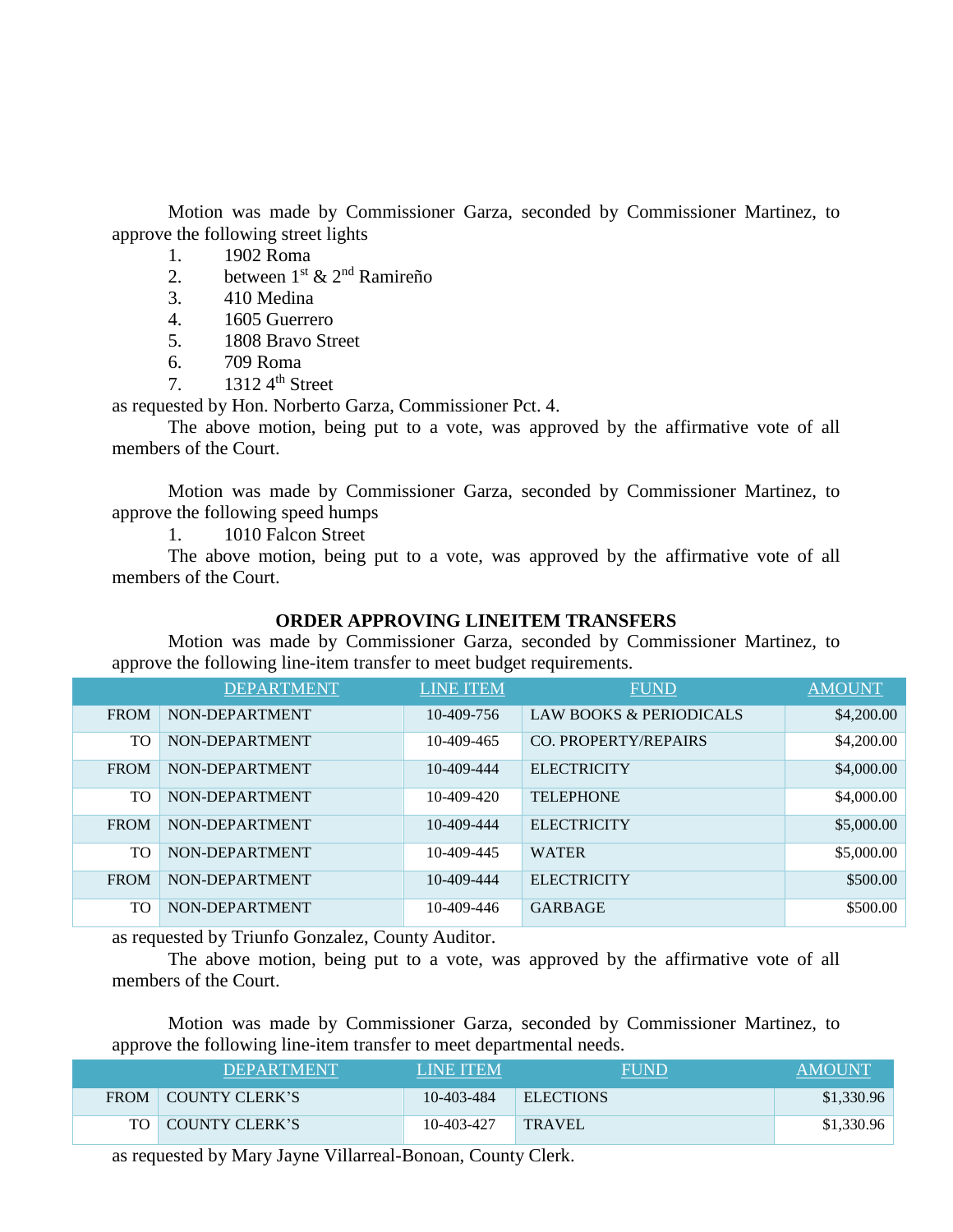The above motion, being put to a vote, was approved by the affirmative vote of all members of the Court.

Motion was made by Commissioner Garza, seconded by Commissioner Martinez, to approve the following line-item transfer to meet departmental needs.

|             | <b>DEPARTMENT</b>       | <b>LINE ITEM</b> | <b>FUND</b>             | <b>AMOUNT</b> |
|-------------|-------------------------|------------------|-------------------------|---------------|
| <b>FROM</b> | DISTRICT CLERK'S        | 10-450-469       | <b>EQUIPMENT RENTAL</b> | \$2,000.00    |
| TO.         | DISTRICT CLERK'S        | $10 - 450 - 310$ | <b>OFFICE SUPPLIES</b>  | \$2,000.00    |
| <b>FROM</b> | DISTRICT CLERK'S        | 10-450-457       | <b>EQUIPMENT RENTAL</b> | \$140.00      |
| <b>TO</b>   | <b>DISTRICT CLERK'S</b> | 10-450-427       | WORKSHOPS/TRAVEL        | \$140.00      |

as requested by Dora Mtz.-Castañon, District Clerk.

The above motion, being put to a vote, was approved by the affirmative vote of all members of the Court.

Motion was made by Commissioner Garza, seconded by Commissioner Martinez, to approve the following line-item transfer to meet budget requirements.

| <b>DEPARTMENT</b>             | <b>LINE ITEM</b> | FUND            | <b>AMOUNT</b> |
|-------------------------------|------------------|-----------------|---------------|
| FROM   ZAPATA CONSTABLE PCT.2 | 10-550-455       | <b>REPAIRS</b>  | \$405.76      |
| TO   ZAPATA CONSTABLE PCT.2   | 10-550-311       | <b>SUPPLIES</b> | \$405.76      |

as requested by Julian J. Gutierrez, Constable Pct. 2.

The above motion, being put to a vote, was approved by the affirmative vote of all members of the Court.

Motion was made by Commissioner Garza, seconded by Commissioner Martinez, to approve the following line-item transfer to meet budget requirements.

|             | <b>DEPARTMENT</b>           | <b>LINE ITEM</b> | <b>FUND</b>            | AMOUNT   |
|-------------|-----------------------------|------------------|------------------------|----------|
| <b>FROM</b> | CO. ATTORNEY'S OFFICE       | $10 - 475 - 311$ | <b>POSTAGE</b>         | \$462.56 |
| TO.         | CO. ATTORNEY'S OFFICE       | 10-475-392       | MISC. MAINT. EXP       | \$462.56 |
| <b>FROM</b> | <b>CO.ATTORNEY'S OFFICE</b> | 10-475-427       | <b>TRAVEL</b>          | \$163.70 |
| TO.         | <b>CO.ATTORNEY'S OFFICE</b> | 10-475-392       | MISC. MAINT. EXPO.     | \$163.70 |
| <b>FROM</b> | CO. ATTORNEY'S OFFICE       | 10-475-454       | <b>VEHICLE EXPENSE</b> | \$400.00 |
| TO          | <b>CO.ATTORNEY'S OFFICE</b> | 10-475-392       | MISC, MAINT.           | \$400.00 |

as requested by Said A. Figueroa, County Attorney

The above motion, being put to a vote, was approved by the affirmative vote of all members of the Court.